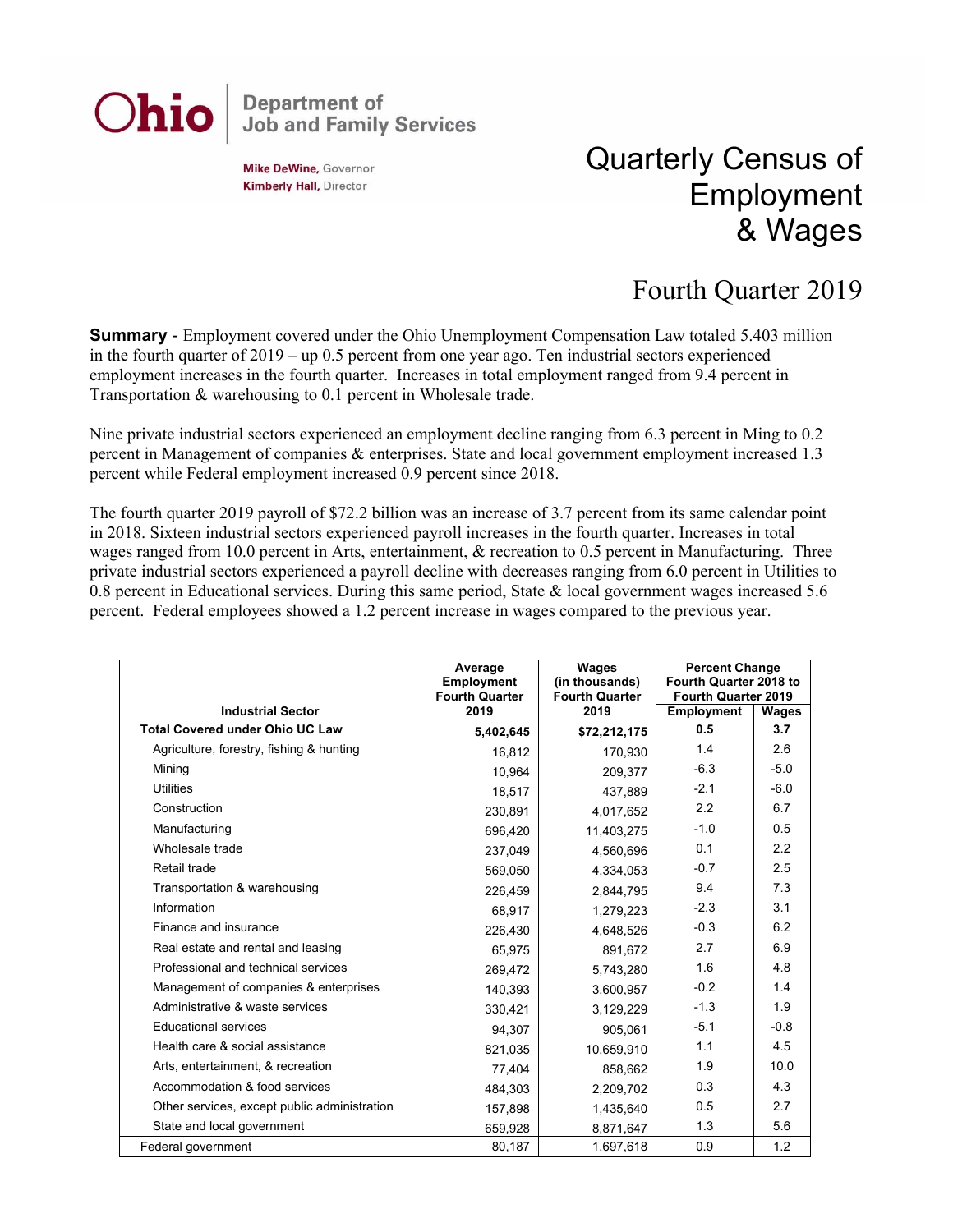Eight of Ohio's largest counties experienced employment increases from their fourth quarter 2018 levels. Increases ranged from 1.8 percent in Butler County to 0.1 percent in Summit County. Lucas and Stark Counties experienced an employment decrease, down 0.6 percent and 0.4 percent from fourth quarter 2018 respectively.

All ten of Ohio's largest counties experienced payroll increases since 2018. Payroll gains ranged from 6.5 percent in Lucas County to 1.3 percent in Summit County.

|                                        | Average                                    | Wages                                   | <b>Percent Change</b><br>Fourth Quarter 2018 to<br>Fourth Quarter 2019 |       |
|----------------------------------------|--------------------------------------------|-----------------------------------------|------------------------------------------------------------------------|-------|
|                                        | <b>Employment</b><br><b>Fourth Quarter</b> | (in thousands)<br><b>Fourth Quarter</b> |                                                                        |       |
| <b>Industrial Sector</b>               | 2019                                       | 2019                                    | Employment                                                             | Wages |
| <b>Total Covered under Ohio UC Law</b> | 5,402,645                                  | \$72,212,175                            | 0.5                                                                    | 3.7   |
| <b>Butler</b>                          | 159,651                                    | \$2,031,997                             | 1.8                                                                    | 3.8   |
| Cuyahoga                               | 720,617                                    | \$11,108,516                            | 0.7                                                                    | 5.4   |
| Franklin                               | 764,470                                    | \$11,085,713                            | 1.2                                                                    | 4.5   |
| Hamilton                               | 515,667                                    | \$8,261,233                             | 0.2                                                                    | 2.0   |
| Lorain                                 | 97,824                                     | \$1,110,065                             | 0.4                                                                    | 3.2   |
| Lucas                                  | 208,796                                    | \$2,719,439                             | $-0.6$                                                                 | 6.5   |
| Mahoning                               | 97,096                                     | \$1,023,482                             | 0.4                                                                    | 3.0   |
| Montgomery                             | 253,167                                    | \$3,220,225                             | 0.6                                                                    | 4.4   |
| <b>Stark</b>                           | 159,396                                    | \$1,804,239                             | $-0.4$                                                                 | 2.3   |
| Summit                                 | 267.626                                    | \$3,501,660                             | 0.1                                                                    | 1.3   |
| All other counties                     | 2,158,335                                  | \$26,345,606                            | 0.4                                                                    | 3.2   |

The chart that follows presents the percentage of Ohio covered employment in each of the ten largest counties and all other counties combined. Ten of Ohio's 88 counties account for more than 60 percent of the state's covered employment.



Percentage of Fourth Quarter 2019 Employment - Ten Largest Counties